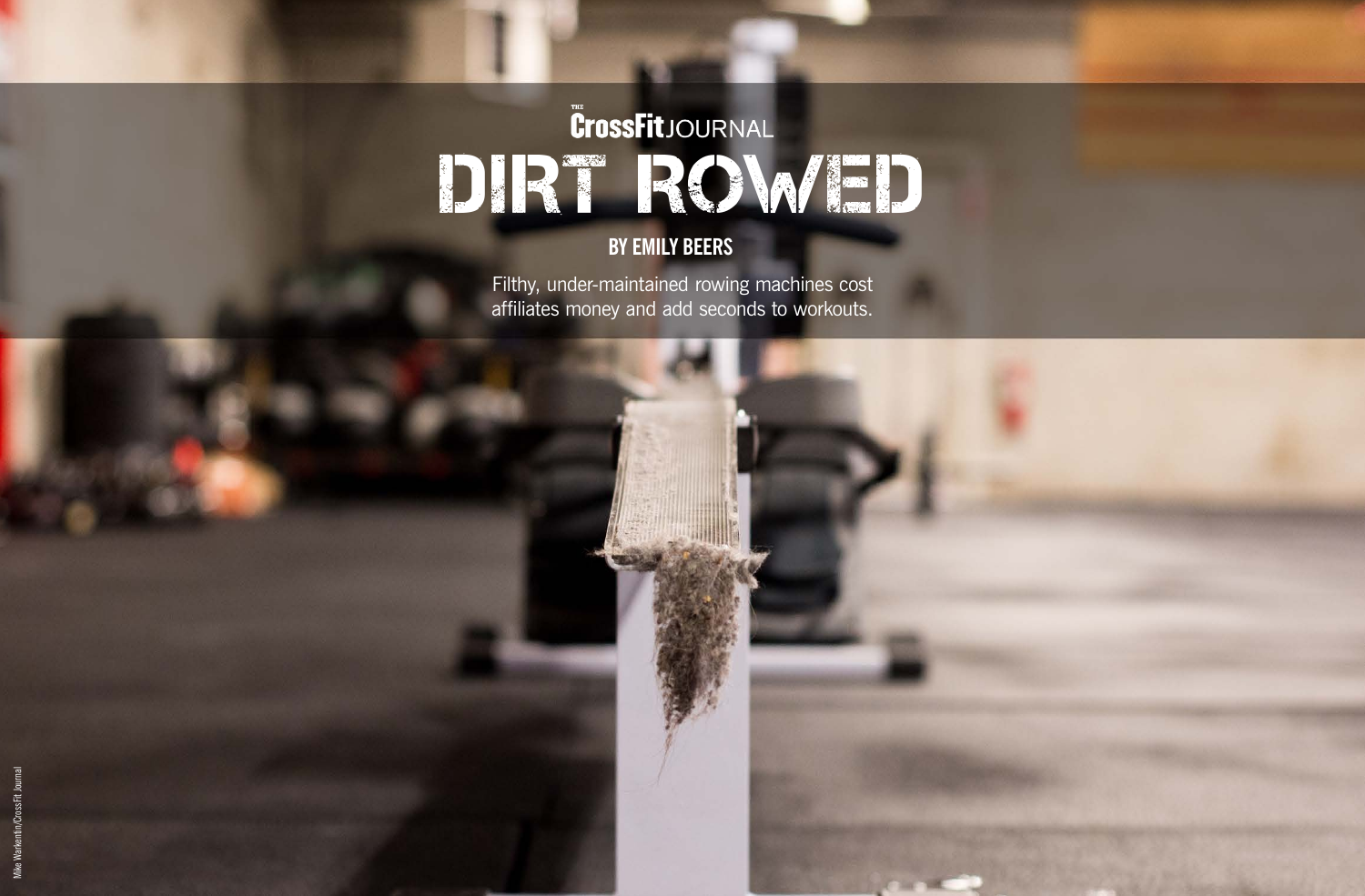Y

ou're finishing the 1,000-m row during Jackie and can't afford to waste time before moving to the thrusters. In a rush to unstrap your feet, you complete your last stroke, release the handle and let it smash into the monitor.

Your affiliate owner might admire your intensity but loathe your carelessness, and if you dismounted the rowing machine with such abandon at Syracuse University in New York, you'd find yourself in the doghouse with the crew.

"If a novice rower let go of the handle like that, everyone around would stop, and eyes would look over with a 'who did that?' look. It's an unacceptable norm in rowing to let the handle snap back against the cage," explained James Lister, assistant rowing coach of the Syracuse women's crew.

Worst-case scenario: "Throwing the handle" can damage or break the monitor, the most expensive part of the machine, explained Greg Hammond, a member of the marketing team with Concept2 Inc., manufacturer of rowing products since 1976.

"Usually it just breaks the glass screen, but if it gets slammed hard enough the whole monitor can break," he said.

Throwing the handle can also ruin the slotted chain swivel—the brass ring—that attaches to the handle and protects the chain.

"The chain and the bungee cord are the most vulnerable things on the machine. If you don't take care of the chain, you'll have to replace it," Hammond said.

Releasing the handle recklessly is just one ergometer faux pas Hammond said athletes should avoid. Proper rowing-machine etiquette and maintenance go a long way in saving affiliate owners time and money replacing parts or even entire machines, he added.

"The rowers are probably the most expensive machines you buy as an affiliate owner. It's important to learn how to take care of

them."

# **Cleaning Crew**

Keeping ergometers free of dirt is a great way to prolong the lifespans of the machines. That might seem obvious, but few people take the time to run a cloth over a machine that usually sits in a somewhat gritty warehouse space full of dust and chalk.

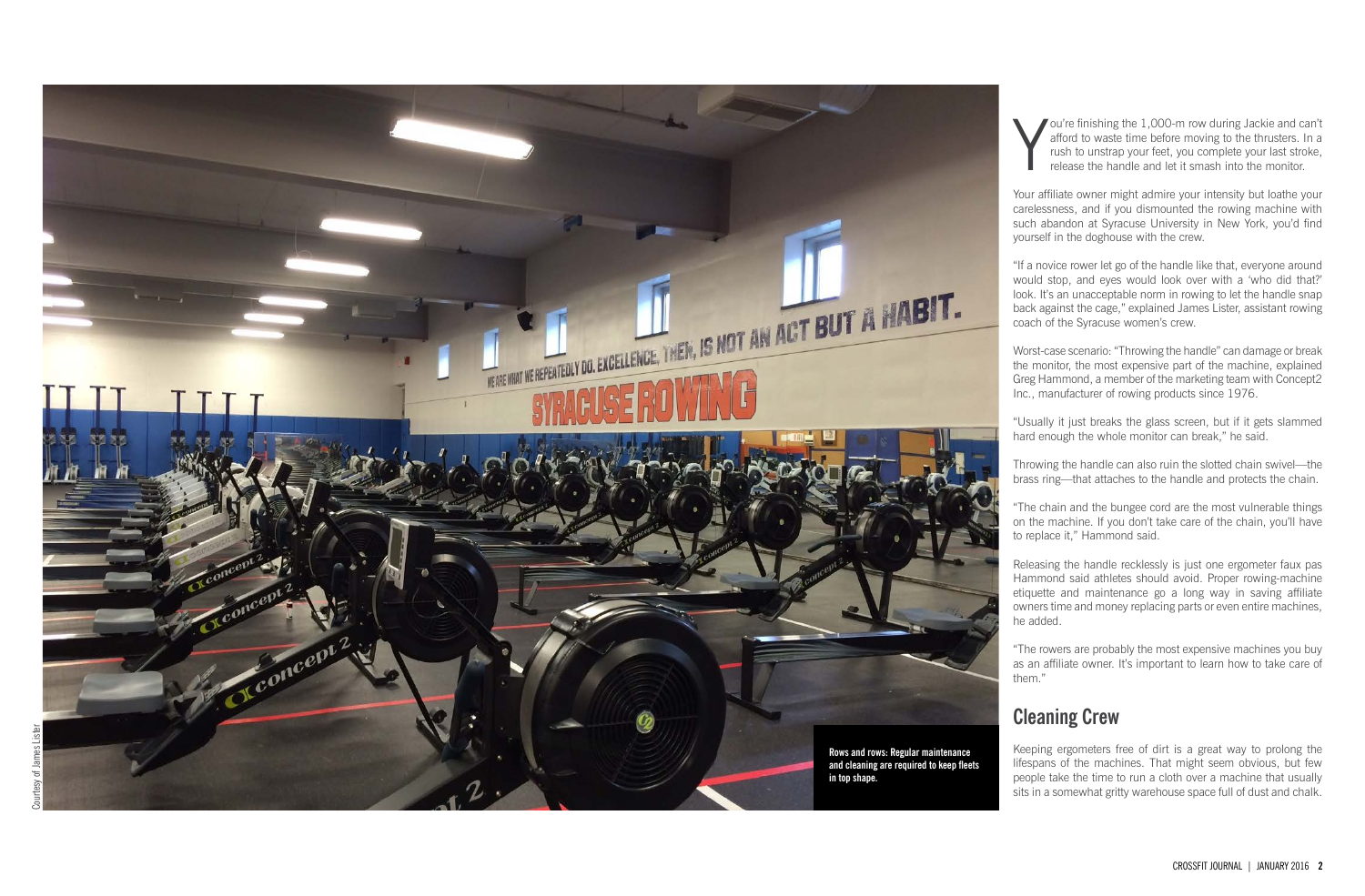"I sit down on some (rowing machines) at CrossFit affiliates and I'm like, 'How do you even know if these are running right? They feel so bumpy,'" said Hammond, who trains at Champlain Valley CrossFit in Williston, Vermont. "Owners need to mandate at their box that wiping a machine is the same as putting your plates away."

When machines aren't wiped down, dirt builds up on the monorail and seat rollers, preventing the seat from tracking smoothly. Eventually, seat rollers become dented and must be replaced. A bumpy ride also means athletes are forced to work harder by using their hamstrings more than they should to pull themselves up the slide, Hammond added.

Keeping machines dirt-free is simple: Handles, seats and monorails should be wiped with a cloth and disinfectant or soap after every use. To promote compliance, Hammond suggested keeping cloths and spray bottles—as well as posting a list of cleaning duties—near the ergometers. Included on that list should be a reminder to athletes not to store the handles in the holsters.

Using the holster stretches out the bungee cord and ruins the recoil feature of the bungee, Hammond explained.

"When the bungee doesn't return the handle properly, the chain doesn't get retracted fast enough between strokes."

The only time the holster should be used is when an athlete is taking a break between intervals, Hammond added. The rest of the time, handles should be kept against the cage.

When Lister coached at Duke University in North Carolina, he said he removed the holsters from all the ergometers, which immediately solved the problem.

Finally, educating clients to speak up when they notice problems such as a low battery or a loose screw—goes a long way in keeping ergometers running well.

"When screws are loose, they cause the frame to wobble. That puts extra stress on the machine and can damage it over time," Hammond said. Numbering the machines makes reporting problems easier, he added.

"Then when someone gets finished with class, they can say to the coach, 'Rowing machine Number 13 feels bumpy,'" Hammond said. "This will help the affiliate owner save time figuring out which machine needs maintenance."

### **Annual Maintenance**

Oiling the chain, cleaning the flywheel and updating the monitor are three other maintenance concerns.

Determining how often you need to oil your machine and clean your flywheel largely comes down to climate. Ergometers in cold-weather gyms don't need to be cleaned as often as those in dry, dusty, hot locales, Hammond explained.

On average, he recommends oiling the chain twice a year. The most effective way to do this is to pour a teaspoon of lightweight oil, mineral oil or [3-in-One oil](http://www.concept2.com/files/pdf/us/miscellaneous/MISC_MSDS_3-in-1-Oil.pdf) onto a cloth, pull the chain out as far as it will go and gently rub it down, Hammond said.

"Don't drip oil directly onto the machine," he warned. "If you drip oil, it just goes everywhere and makes a mess."

Cleaning the flywheel is also simple and should usually be done about once a year, Hammond said. Open the cage and [wipe or vacuum](http://www.concept2.com/files/pdf/us/indoor-rowers/DE_FlywheelCleaning.pdf) the flywheel until all the dust and debris have been removed. A dust-free flywheel is important to ensure an accurate drag-factor reading, he explained.

"Air goes in and out (of the flywheel), and when it is clogged the air doesn't leave as fast as it should, so the flywheel spins longer between stokes. This is essentially the drag factor," Hammond said. When air doesn't leave the flywheel as fast as it should, the drag decreases, meaning an athlete has to increase the drag by raising the damper on the side of the cage to generate the proper tension.

A higher number on the damper—numbers range from one to 10—increases the drag, but the only way to know the exact drag on an ergometer is to test the machine's drag factor. This can be done by selecting "display drag factor" on the monitor and then taking a few hard strokes until the monitor spits out a number between 90 and 150.

# Keeping ergometers free of dirt is a great way to prolong the lifespans of the machines.

Emily Beers/CrossFit Journal